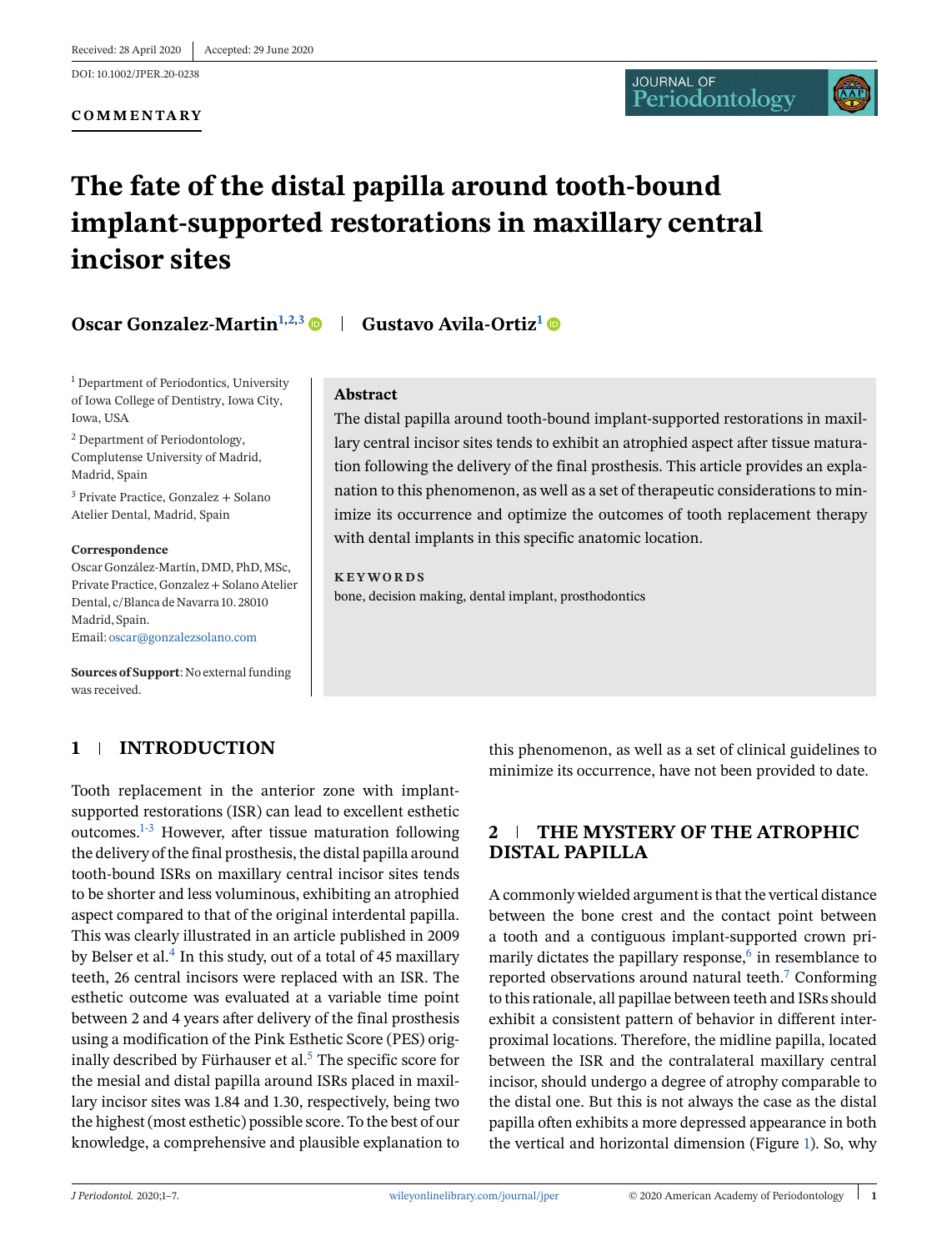<span id="page-1-0"></span>

**FIGURE 1 A**). Initial clinical situation prior to initiation of tooth replacement therapy for the maxillary left central incisor. **B**). Clinical aspect of the restorative outcome at 12 months after delivery of the final implant-supported restoration. Using the reference lines, note the horizontal and vertical papillary atrophy. **C**). Periapical radiographs obtained at baseline and at the 12-month follow-up. Note the remodeling of the bone crest towards the implant shoulder. **D**). Lateral view of the papilla at the 12-month follow-up

does the distal papilla typically exhibit a more pronounced atrophy?

There are different etiologic factors that may play a role in the occurrence of this commonly observed phenomenon:

#### **2.1 Post-extraction healing dynamics**

Understanding the sequence of biologic events that follow tooth extraction is essential to recognize tissue remodeling patterns and make substantiated clinical decisions leading to predictable therapeutic outcomes. $8,9$  Immediately after the extraction of a tooth-bound maxillary central incisor, the supracrestal soft tissue partially collapses because of the absence of structural support that was provided by the tooth (Figure [2\)](#page-2-0). As the extraction site heals, a varying degree of bone remodeling also takes place, because of a local inflammatory response initiated by the surgical trauma and the absence of direct biomechanical stimulation of the alveolar bone proper. $10$  Notably, the facio-lingual dimension of the maxillary lateral incisor is typically narrower than that of the central incisor.<sup>11</sup> Additionally, the lateral incisor is usually located in a slightly more palatal position respective to the central incisor in a normally aligned dental arch. As bone remodeling occurs, the anatomical arrangement of the lateral incisor may lead to the palatal displacement of the interproximal alveolar bone crest and the establishment of a narrower facio-lingual dimension as compared to baseline, resulting in a horizontal depression of the papilla and negatively influencing the appearance of volume (Figure [3\)](#page-2-0). This event may not be evident in sites that undergo minimal interproximal remodeling or if the position of the lateral incisor relative to the central incisor is not palatal enough. It is also important to recognize the role of the facial bone thickness in post-extraction healing dynamics. As demonstrated in several clinical studies, the thicker the facial bone, the less bone loss that occurs after the healing period.9,12-13

## **2.2 Anatomic factors**

In addition to the physiologic process of alveolar ridge remodeling that follows tooth extraction, some local anatomic factors may impact the morphologic characteristics of papillae between an ISR replacing a missing maxillary central incisor and its adjacent lateral incisor. Among them, the position and configuration of the cementoenamel junction (CEJ) are of paramount importance.

The CEJ is the location in the cervical region of teeth where the enamel and the cementum meet. Following a normal process of active and passive tooth eruption, the connective tissue attachment is established immediately apical to the CEJ. The papillary soft tissue adjacent to teeth is partly free (non-attached) and partly attached (Figure [4\)](#page-3-0). However, around implants, the zone of connective tissue that is located apical to the junctional epithelium and coronal to the peri-implant bone does not attach to conventional transmucosal prosthetic components.<sup>14</sup> Therefore, in absence of a history of attachment loss, the level of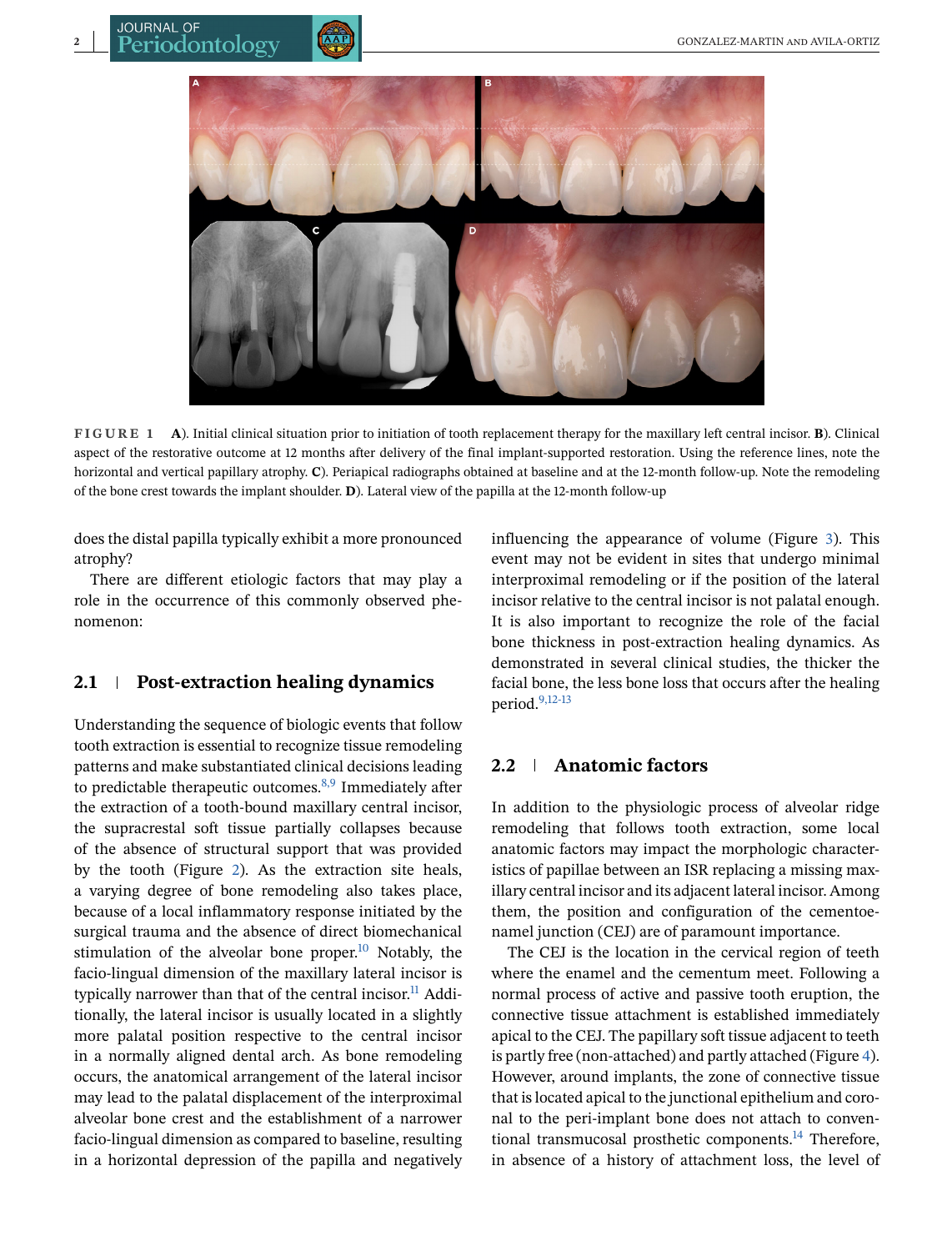<span id="page-2-0"></span>

**FIGURE 2 A**) and **B**). Frontal and occlusal view of a hopeless maxillary right central incisor. **C**). Minimally traumatic extraction. **D**). Occlusal view of the site shortly after tooth extraction. Note the papillary collapse, as pointed by the black arrows



**FIGURE 3** Left – Occlusal view of a dry hemimaxilla with the root of the central incisor in the socket. The green dotted line follows the facial contour of the alveolar ridge from the mesial line angle of the lateral incisor to the mid-facial aspect of the central incisor. Right–Mirror image depicting the facial contour changes that may affect the interdental bone (illustrated by the blue arrow over the red dotted line) after extraction of the maxillary central incisor. The extent of alveolar bone remodeling varies from site to site and, therefore, it may not be clinically relevant in some scenarios. However, if it occurs, it can significantly influence the horizontal dimension of the interproximal papilla between the lateral incisor and the implant-supported restorations (ISR)

attachment of the papilla existing between an ISR and a tooth would be primarily determined by the position of the interproximal CEJ. It is also important to remark that, in the normal periodontium, the alveolar bone crest usually follows the contour of the CEJ at a distance ranging from 1 to 3 mm, depending on tooth type and cervical morphology. Interestingly, in a classic article published in 1953, Ritchey and Orban stated that "in the absence of periodontal disease, the cementoenamel junctions are the deciding factor in the profile of the alveolar crests".15

This information is fundamental to understand the role that the position and contour of the CEJ play on the clinical appearance of the papilla between a maxillary lateral incisor and an implant-supported prosthesis replacing its neighboring central incisor. But why?

In many clinical scenarios, the position of the mesial CEJ of maxillary lateral incisors is located slightly apical to the distal CEJ of central incisors (Figure [5\)](#page-4-0). Consequently, after physiologic remodeling of the interproximal bone crest following tooth extraction, the connective tissue attachment migrates apically respective to its original position, which was mainly determined by the presence of the central incisor. Furthermore, the interproximal contour of the CEJ of maxillary central incisors is generally more scalloped than that of lateral incisors, which often exhibit a less pronounced, more flat delineation. These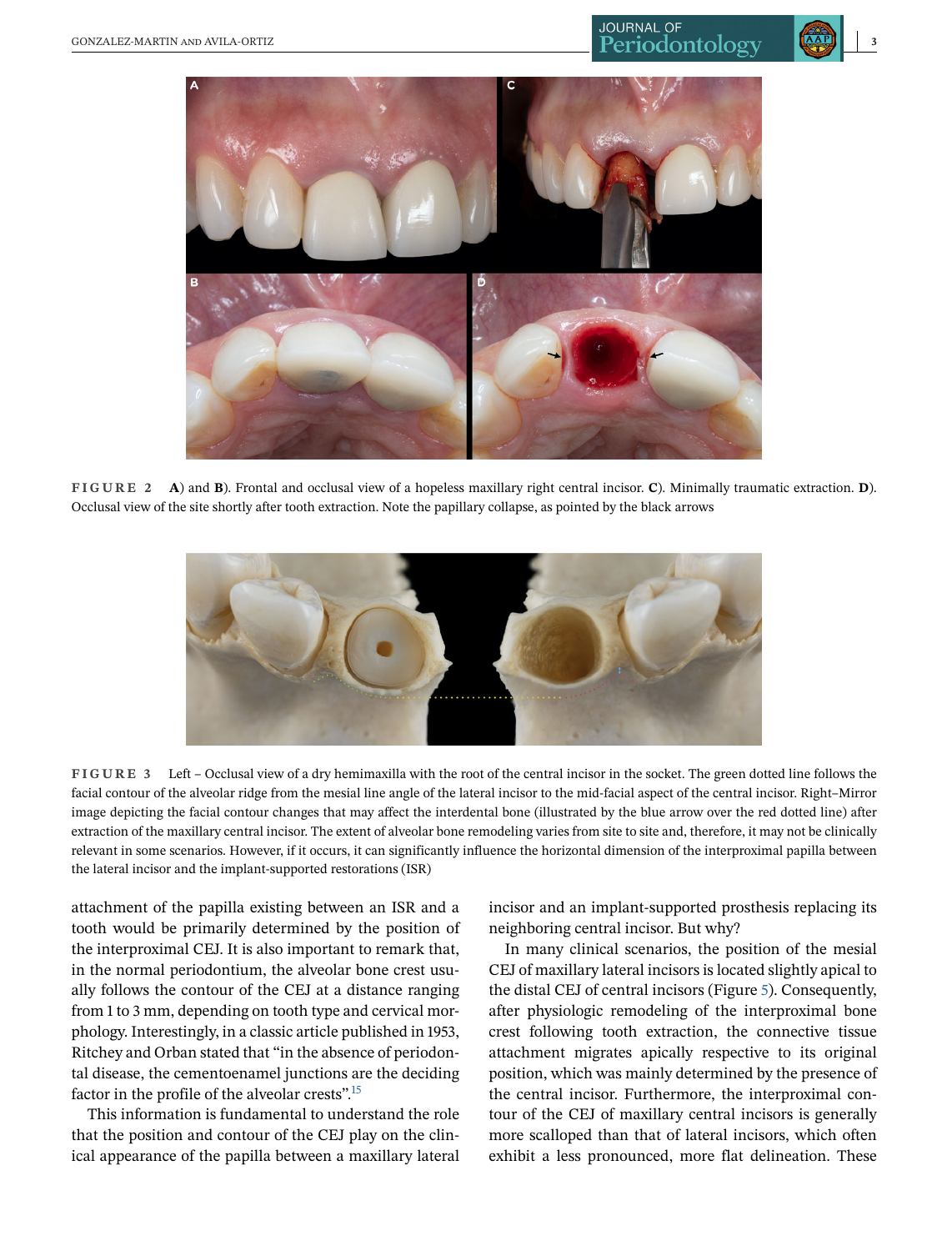<span id="page-3-0"></span>

**FIGURE 4** Histomicrophotograph of human histologic sample obtained post-mortem after mesio-distal sectioning of the interdental space between a central and a lateral incisor (Hematoxylin and Eosin staining). Lines were added to illustrate the approximate crown contour of both teeth (CT, Connective tissue attachment; JE, Junctional Epithelium; SL, sulcus epithelium)

anatomical features of the lateral incisor may determine the vertical dimension and contour of the interdental papilla upon tissue maturation. This phenomenon can be influenced by tooth morphology. For example, the distance between the zenith of the mid-facial and the interproximal CEJ is increased in teeth presenting a tapered or triangular morphology compared to square-shaped teeth.<sup>16</sup>

#### **2.3 Surgical management**

When feasible, tooth extraction should be performed according to the principles of minimally invasive surgery to avoid structural damage to the supporting periodontal tissues.8 Alveolar ridge preservation therapy or ridge reconstruction, if a bone defect is identified, should be considered upon tooth extraction whether immediate implant placement is performed or not, $17$  in order to maximize the stability of the alveolar ridge architecture, which will contribute to preserve an adequate papillary anatomy.9,18 Additional horizontal and vertical soft tissue

augmentation for peri-implant phenotype modification may contribute to boost the esthetic outcomes. $19,20$ Whether immediate or delayed, implant placement in an unfavorable position can also influence the esthetic outcomes of tooth replacement therapy. Inaccurate implant placement can lead to the occurrence of distal papilla deficiency because of, for example, an excessively deep position of the restorative platform, which may induce severe saucerization and extensive peri-implant bone remodeling, and/or close proximity to the lateral incisor. $^{21}$ 

#### **2.4 Prosthetic management**

Immediate provisionalization using a full contoured restoration or a custom healing abutment with an adequate transmucosal configuration that leverages on the principles of the critical and subcritical contour can assist in the early manipulation of the peri-implant soft tissues to minimize the collapse of the distal papilla and optimize the final outcome. $^{22}$  On the contrary, inadequate prosthetic management of the provisional or final restoration, including, but not limited to unfavorable transmucosal contour and crown design, may lead to constriction of the papillary tissue and a subsequent suboptimal outcome.

## **3 ADDITIONAL THERAPEUTIC CONSIDERATIONS**

The goal of tooth replacement via implant therapy is to achieve a satisfactory outcome that is compatible with long-term function, esthetics, and peri-implant health. A key aspect to obtain optimal esthetics is to mimic nature by minimizing the impact that tooth loss would have on the tissues that surround and support an ISR. As pointed out in previous sections, a meticulous baseline analysis of the anatomical features of the interproximal area between a maxillary central and lateral incisor, including the characteristics of the periodontal tissues and the configuration and position of the mesial CEJ of the lateral incisor, is germane to establish a solid treatment plan and set realistic expectations for patients interested in replacing a maxillary central incisor.

When the architecture of the papilla existing prior to tooth replacement is favorable, its maintenance should be a therapeutic priority. This can be achieved by proper evaluation, planning, and execution of the surgical technique and prosthetic work, including assessment of the periodontal status and characteristics of the mesial CEJ of the lateral incisor, adequate management of the extraction site, implant placement in a favorable position, implant provisionalization accounting for the principles of the critical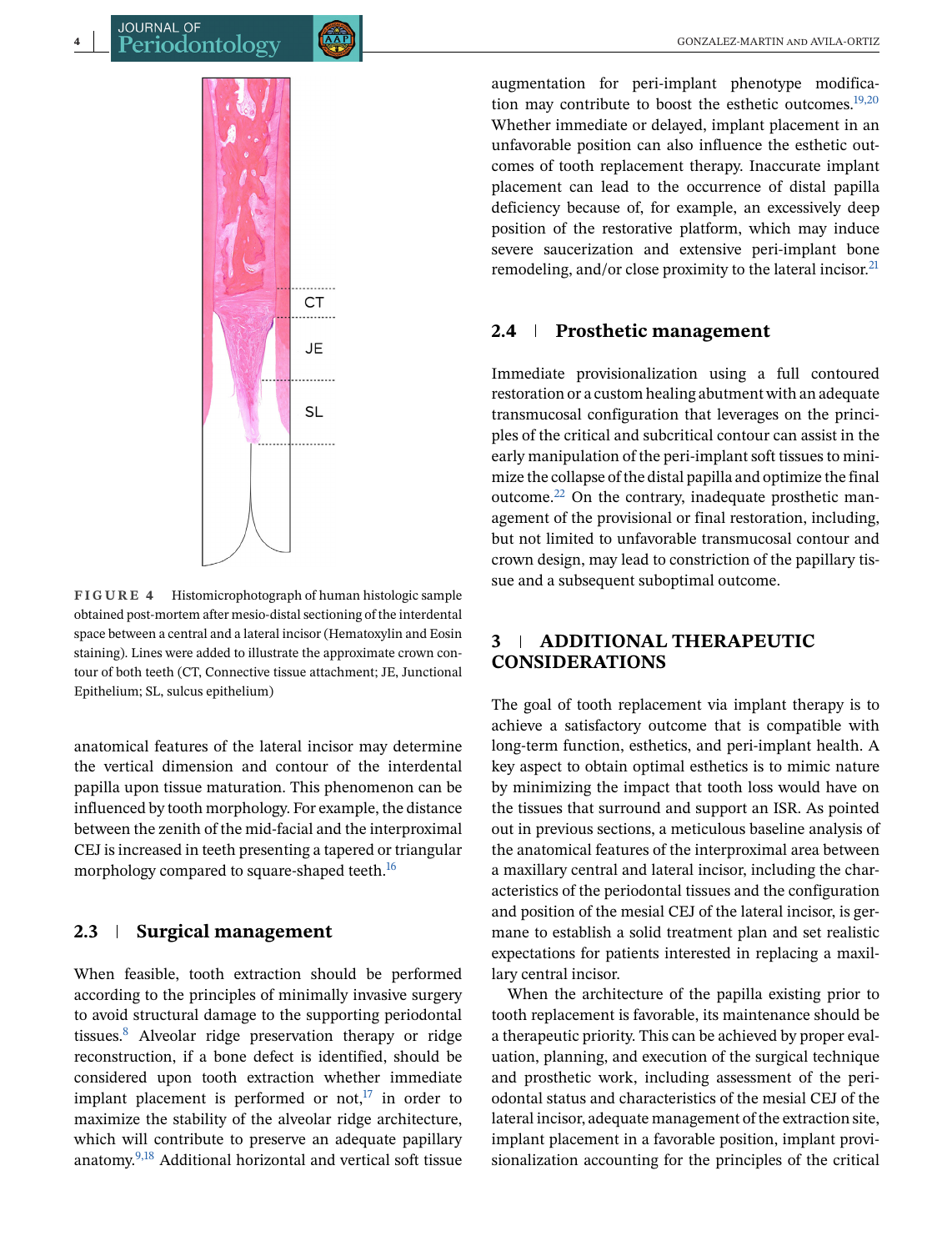<span id="page-4-0"></span>

**FIGURE 5 A**). Composite image illustrating the relationship between the distal and mesial CEJ contour of maxillary central and lateral incisor, respectively. **B**). Sagittal view of a dry hemi-maxilla with the central incisor in its socket. Note the relationship of the contour of the cementoenamel junction (CEJ) and the crestal bone, as highlighted by the dashed line.**C**). Frontal view of another dry left hemi-maxilla with the anterior teeth in their sockets. Note the vertical discrepancy of the interproximal crest between the central and the lateral incisor, as shown by the white arrow. The dotted black arrow represents the minimum vertical remodeling of the interproximal bone crest expected after extraction of the central incisor



**FIGURE 6 A**). Frontal view of a hopeless maxillary left central incisor planned for replacement with an implant-supported prosthesis because of a vertical root fracture on the palatal aspect. **B**). Restorative outcome at 24 months after delivery of the final restoration. Using the reference lines, note the maintenance of the distal papilla. Composite resin restorations were made to increase the vertical dimension of the lateral incisors. **C**). Periapical radiographs obtained at baseline, prosthesis delivery and 24-month follow-up visit. Note the remodeling of the bone crest towards the implant shoulder. **D**). Lateral view of the papilla at the 24-month follow-up

and subcritical contour and a delivery of a final ISR with optimal structural design and esthetics (Figure 6).

On the other hand, papillary loss may occur because of severe interproximal attachment loss, either existing prior to or because of unfavorable post-extraction tissue remodeling, inadequate surgical, and/or prosthetic management, or a combination of them. In clinical scenarios of high esthetic priority in which there is significant attachment loss, a thin soft tissue phenotype, a marked gingival scallop associated to triangular tooth shape, and/or the position of the lateral incisor is disadvantageous, different adjunctive procedures may be performed prior to initiating or in the course of tooth replacement therapy in order to recreate a more favorable environment and minimize

the risk of papillary loss. This may include (a) orthodontic tooth alignment and/or forced extrusion with the objective of positioning the CEJ more favorably,  $^{23}$  (b) soft tissue augmentation to modify the profile of the facial and interproximal tissue, $\frac{1}{2}$  and/or (c) periodontal regeneration, if the configuration of an existing bony defect makes it feasible.<sup>24</sup>

## **4 SUMMARY**

Atrophy of the distal papilla around ISRs in maxillary incisor sites is a commonly observed clinical phenomenon. Its incidence and extent may be influenced by post-extraction healing dynamics, the position and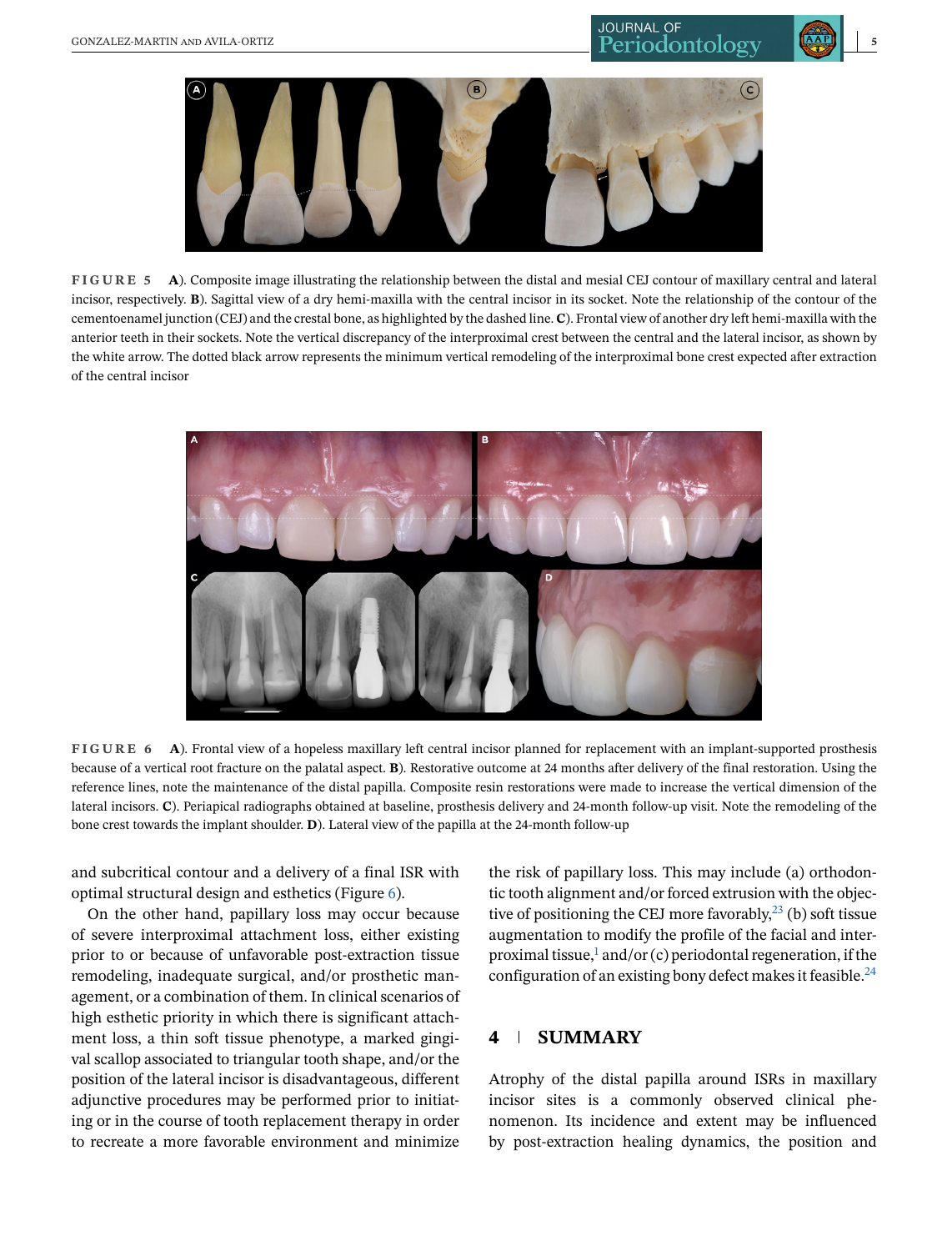contour of the CEJ on the mesial aspect of maxillary lateral incisors and/or inadequate surgical/prosthetic management. An exhaustive clinical (e.g, periodontal exam and bone sounding) and radiographic (e.g, complete mouth series and cone-beam computed tomography) analysis is the foundation to adopt effective therapeutic strategies that lead to predictably obtain satisfactory esthetic outcomes in the context of implant therapy. Further research is warranted to determine the prevalence of distal papilla atrophy around ISRs replacing maxillary central incisors, its correlation with different etiologic factors and the effectiveness of therapeutic strategies to minimize or avoid its occurrence.

#### **ACKNOWLEDGMENTS**

The authors declare no conflicts of interest related to this article and would like to thank Dr. Stephen Soehren for the provision of the histologic sample shown in Figure [4](#page-3-0) and Dr. Christopher Barwacz (Department of Family Dentistry, University of Iowa College of Dentistry) for the restorative work in the case shown in Figure [6.](#page-4-0)

#### **CONFLICTS OF INTEREST**

The authors declare no conflicts of interest pertaining to the preparation of this article.

## **AUTHOR CONTRIBUTIONS**

Oscar Gonzalez-Martin and Gustavo Avila-Ortiz conceived the commentary and equally contributed to the writing.

Both authors agree to be accountable for all aspects of the work.

#### **ORCID**

*Oscar Gonzalez-Martin* D[https://orcid.org/0000-0003-](https://orcid.org/0000-0003-3957-4872) [3957-4872](https://orcid.org/0000-0003-3957-4872)

Gustavo Avila-Ortiz<sup>O</sup> [https://orcid.org/0000-0002-5763-](https://orcid.org/0000-0002-5763-0201) [0201](https://orcid.org/0000-0002-5763-0201)

### **REFERENCES**

- 1. Gamborena I, Blatz M. *Evolution: Contemporary Protocols for Anterior Single-Tooth Implants*. Chicago: Quintessence; 2014:440.
- 2. Barwacz CA, Stanford CM, Diehl UA, et al. Pink esthetic score outcomes around three implant-abutment configurations: 3 year results. *Int J Oral Maxillofac Implants*. 2018;33:1126-1135.
- 3. Chen ST, Buser D. Esthetic outcomes following immediate and early implant placement in the anterior maxilla—a systematic review. *Int J Oral Maxillofac Implants*. 2014;29(Suppl):186-215.
- 4. Belser UC, Grutter L, Vailati F, Bornstein MM, Weber HP, Buser D. Outcome evaluation of early placed maxillary anterior single-

tooth implants using objective esthetic criteria: a cross-sectional, retrospective study in 45 patients with a 2- to 4-year follow-up using pink and white esthetic scores. *J Periodontol*. 2009;80:140- 151.

- 5. Furhauser R, Florescu D, Benesch T, Haas R, Mailath G, Watzek G. Evaluation of soft tissue around single-tooth implant crowns: the pink esthetic score. *Clin Oral Implants Res*. 2005;16:639-644.
- 6. Choquet V, Hermans M, Adriaenssens P, Daelemans P, Tarnow DP, Malevez C. Clinical and radiographic evaluation of the papilla level adjacent to single-tooth dental implants. A retrospective study in the maxillary anterior region. *J Periodontol*. 2001;72:1364-1371.
- 7. Tarnow DP, Magner AW, Fletcher P. The effect of the distance from the contact point to the crest of bone on the presence or absence of the interproximal dental papilla. *J Periodontol*. 1992;63:995-996.
- 8. Avila-Ortiz G, Zadeh H. Management of the extraction site: socket grafting. In: Wang HL, Nevins M, eds. *Implant Therapy: Clinical Approaches and Evidence of Success*. Batavia, IL: Quintessence; 2019:127-147.
- 9. Avila-Ortiz G, Gubler M, Romero-Bustillos M, Nicholas CL, Zimmerman MB, Barwacz CA. Efficacy of alveolar ridge preservation: a randomized controlled trial. *J Dent Res*. 2020;99:402- 409.
- 10. Araujo MG, Lindhe J. Dimensional ridge alterations following tooth extraction. An experimental study in the dog. *J Clin Periodontol*. 2005;32:212-218.
- 11. Bishara SE, Jakobsen JR, Abdallah EM, Fernandez Garcia A. Comparisons of mesiodistal and buccolingual crown dimensions of the permanent teeth in three populations from Egypt, Mexico, and the United States. *Am J Orthod Dentofacial Orthop*. 1989;96:416-422.
- 12. Chappuis V, Engel O, Reyes M, Shahim K, Nolte LP, Buser D. Ridge alterations post-extraction in the esthetic zone: a 3D analysis with CBCT. *J Dent Res*. 2013;92:195S-201S.
- 13. Spinato S, Galindo-Moreno P, Zaffe D, Bernardello F, Soardi CM. Is socket healing conditioned by buccal plate thickness? A clinical and histologic study 4 months after mineralized human bone allografting. *Clin Oral Implants Res*. 2014;25:e120-126.
- 14. Moon IS, Berglundh T, Abrahamsson I, Linder E, Lindhe J. The barrier between the keratinized mucosa and the dental implant. An experimental study in the dog. *J Clin Periodontol*. 1999;26:658-663.
- 15. Ritchey B, Orban B. The crests of the interdental alveolar septa. *J Periodontol*. 1953;24:75-87.
- 16. Gobbato L, Tsukiyama T, Levi PA, Jr, Griffin TJ, Weisgold AS. Analysis of the shapes of maxillary central incisors in a Caucasian population. *Int J Periodontics Restorative Dent*. 2012;32:69- 78.
- 17. Clementini M, Agostinelli A, Castelluzzo W, Cugnata F, Vignoletti F, De Sanctis M. The effect of immediate implant placement on alveolar ridge preservation compared to spontaneous healing after tooth extraction: radiographic results of a randomized controlled clinical trial. *J Clin Periodontol*. 2019;46:776-786.
- 18. Tonetti MS, Jung RE, Avila-Ortiz G, et al. Management of the extraction socket and timing of implant placement: consensus report and clinical recommendations of group 3 of the XV European Workshop in Periodontology. *J Clin Periodontol*. 2019;46(Suppl 21):183-194.